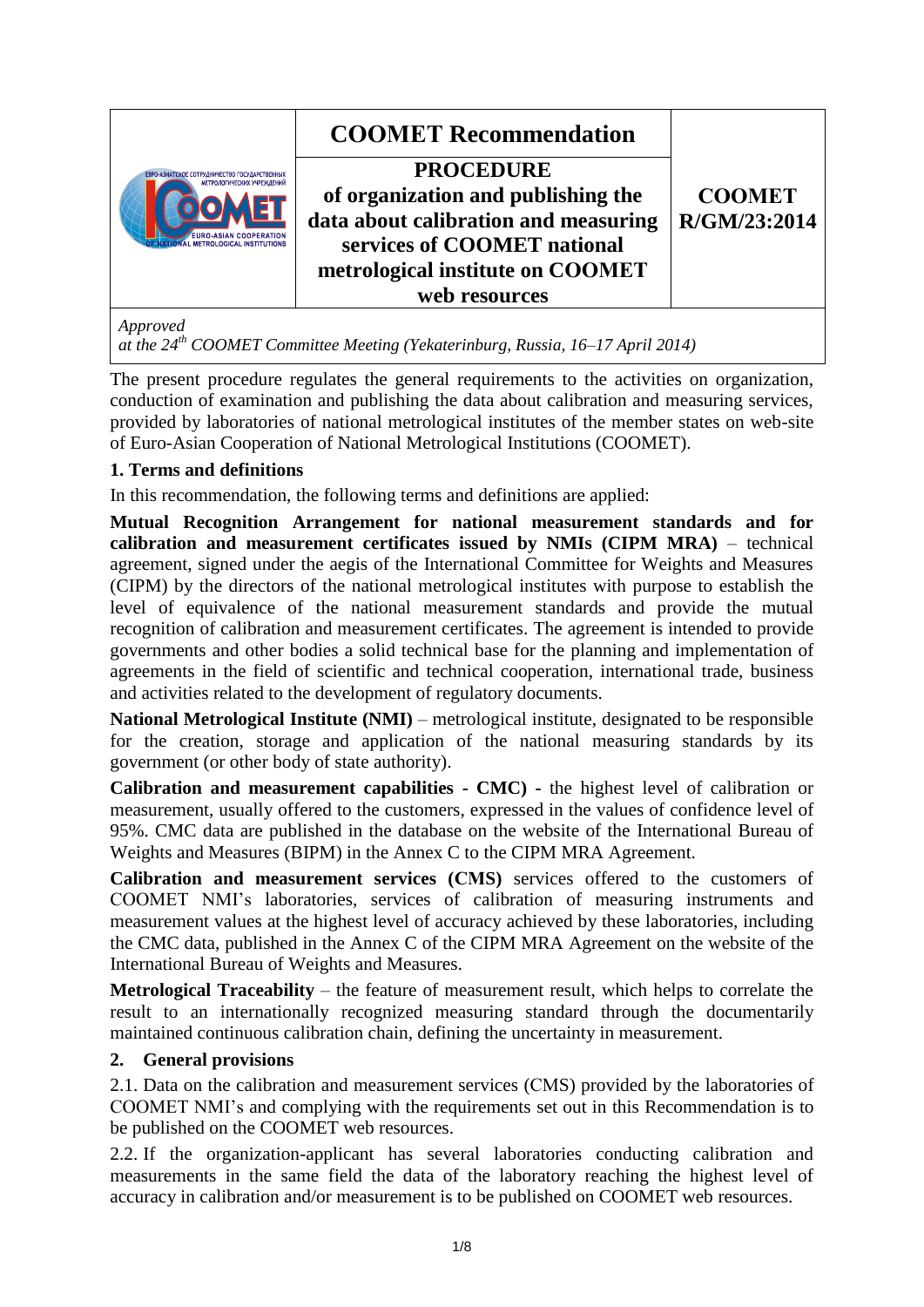2.3. National metrological institutes are obliged to provide the appropriate technical condition and working efficiency of the standards in use and other equipment, including the activities for the maintaining of their efficiency (timely international and regional comparisons and/or, calibrations, etc.), which are regulated by the statutory and exploitative documents.

2.4. NMI's declaring their CMS via COOMET web resources should implement a Quality Management System (QMS), meeting the requirements of ISO 17025 and covering the activities of laboratories offering the appropriate calibration and measurement services.

### **3. Order of CMS data organizing**

3.1. The head of the National Metrological Institute sends to the respective COOMET Secretariat of his country the CMS data, subject to publishing on COOMET web-site in the form of Annex 1, information about technical and methodical maintenance of CMS according to Annex 2, and information about the implementation of the Quality Management System according to Annex 3 with Explanatory note (the note is to be made only by laboratories without CMS published in the database of BIPM). All data is to be presented in both paper and digital (on a CD) forms.

3.2. Explanatory note, containing the information about implementation of Quality management system (QMS) according to ISO 17025, includes:

Information about the activities implementing and maintaining the OMS in the NMI laboratories (appointment of a person in charge of the QMS, acceptance of the plan to ensure its operation and improvement, training and staff development, etc.)

List of the working procedures on: calibrating and measuring methods in action which are certified and registered in the set order (accounting the measurement uncertainty); on accounting and registration of measuring instruments and measured objects coming in for calibration; on maintaining and registration indoor conditions for metrological activities; on accounting of seals and stickers and etc.;

Registration data of the metrological equipment used in the procedure, and the abidance of regulated timings of its calibration and verification;

Information about documents acknowledging the accreditation of competence of the laboratories declaring their CMS;

List of calibration and measurement certificates issued during the last year specifying their registry numbers, dates of issue, as well as a copy of issued certificates (one copy in each field of measurement);

- Information about conducted and planned comparisons of the applied standards and their results;

The results of internal and external audits of OMS, specifying dates, main problems and actions for their elimination.

3.3. If the NMI generates data concerning CMC to be presented at a regional examination in accordance with the Agreement CIPM MRA, then in the column 9 "Note" of Annex 1 this fact must be written in the appropriate line on the calibration and measurement services (CMS) as well as the planned date of sending the data for analysis.

If some data concerning NMI's CMC undergoes inter-regional or regional (in COOMET framework) examination, "inter-regional expertise" or "regional expertise" is to be written in brackets in the column 9 "Note" of Annex 1 (specifying date of submitting data to the examination).

3.4. The NMI having data about its calibration and measurement capabilities posted on the BIPM website has to dispose them in accordance with the Annex 1 form, in a distinct section named "Calibration and measurement capabilities (CMC)". Also, additionally to the CIPM code, in the column 2 must be written the registration number of the table row published on the BIPM website.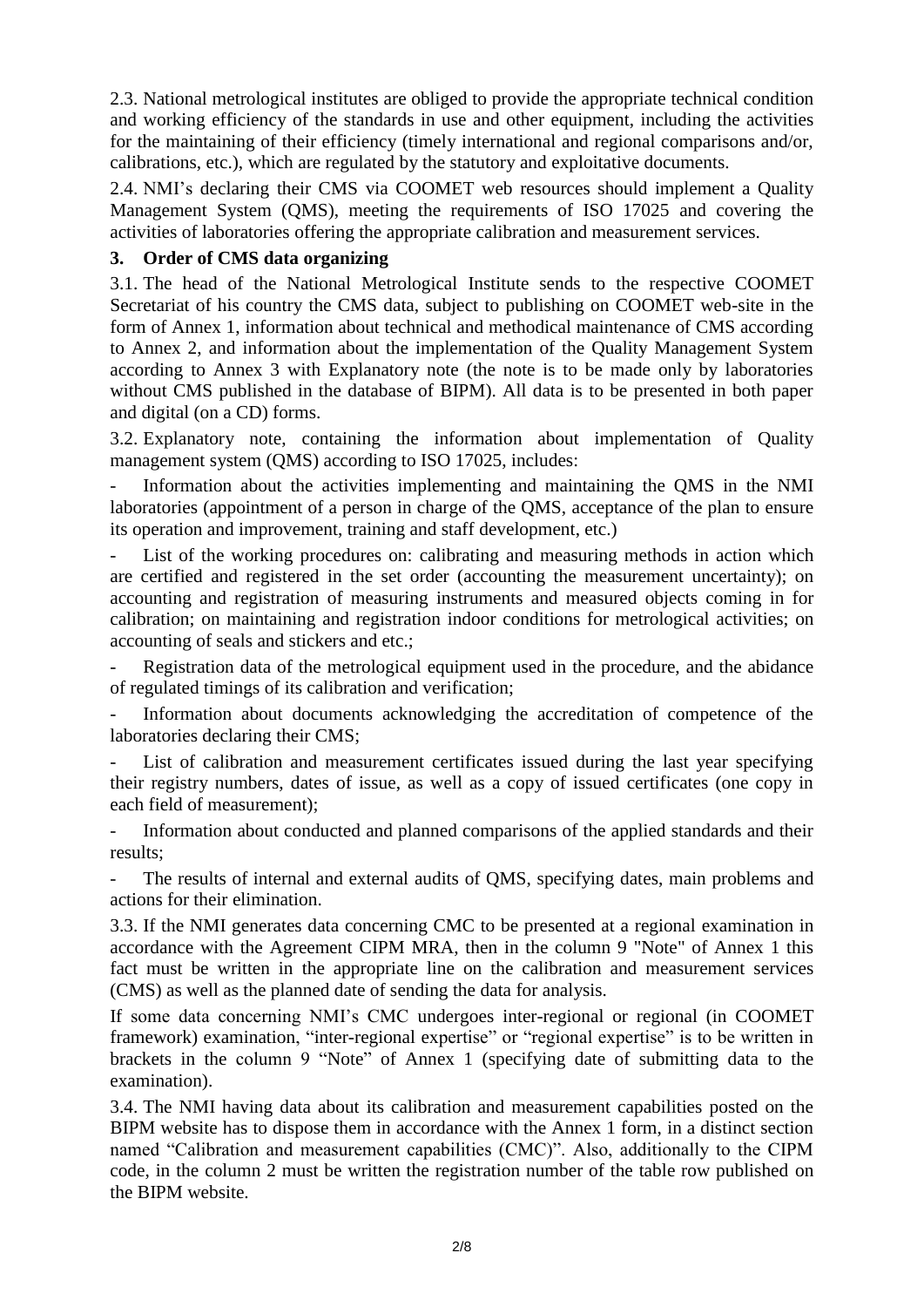## **4. Order of expert evaluation and publishing of CMS data**

4.1. At receipt in the National Secretariat of COOMET of the NMIs documents listed in paragraph 3.1, the Secretariat within two weeks verifies the completeness and correctness of the submitted data.

4.2. In justified cases, the National Secretariat of COOMET may decide on the need for technical expertise of the submitted documents by competent expert metrologists from other NMIs. In this case, the total period of the examination shall not exceed six weeks.

4.3. If there are any significant objections to the content of documents concerning CMS, including data on the effectiveness of the QMS, the Secretariat prepares a negative conclusion about the checks and sends it by e-mail to the NMI in order to resolve issues. A negative conclusion is necessarily accompanied by an explanation of its reasons. The CMS data adjusted in accordance with the observations of the National Secretariat of COOMET must be re-sent to the secretariat by the NMI.

4.4. If there is no objections about the data submitted by the NMI concerning CMS, the National Secretariat of COOMET places the data on the page of its country in the section "Information about the NMI calibration and measurement services".

4.5. The CMS data published on the COOMET's web-resource may be published on other official COOMET's editions with permission of the NMI.

4.6. When completing the table "Information about calibration and measurement services" (Annex  $\mathcal{N}_2$  1) the following information must be mentioned:

1. Type of service (calibration and/or measurement)

2. Classification code of the International Committee for Weights and Measures (CIPM) (see "classification of services in the various fields" on the BIPM website [www.bipm.org/en/cipm-mra/documents/\)](http://www.bipm.org/en/cipm-mra/documents/):

**AUV** – acoustics, ultrasound and vibration;

**EM** – electricity and magnetism;

 $L$  – length;

**PR** – photometry and radiometry;

**RI –** radioactivity and ionizing radiation;

**М –** mass and related quantities;

**QM** – the amount of matter (chemistry);

**Т** – temperature measurement;

**TF** – time and frequency.

3. Measured units.

4. Object of calibration and/or measurement (e.g., list of measuring instruments which can be calibrated in this laboratory, or the name of the measured parameter).

5. Measurement technique and/or method of measurement - title or brief description of the measurement method.

6. Range or level of measurements (min…max) - limit measured values indicating the units of measurement.

7. Uncertainty values (one should follow the generally accepted rules of evaluation and expression of uncertainty regulated by ISO guide to the expression of uncertainty in measurement).

8. Conditions of measurement (one should give information about specific conditions of measurements, e.g. "Normal conditions of measurement according to GOST 8.395".

9. Notes.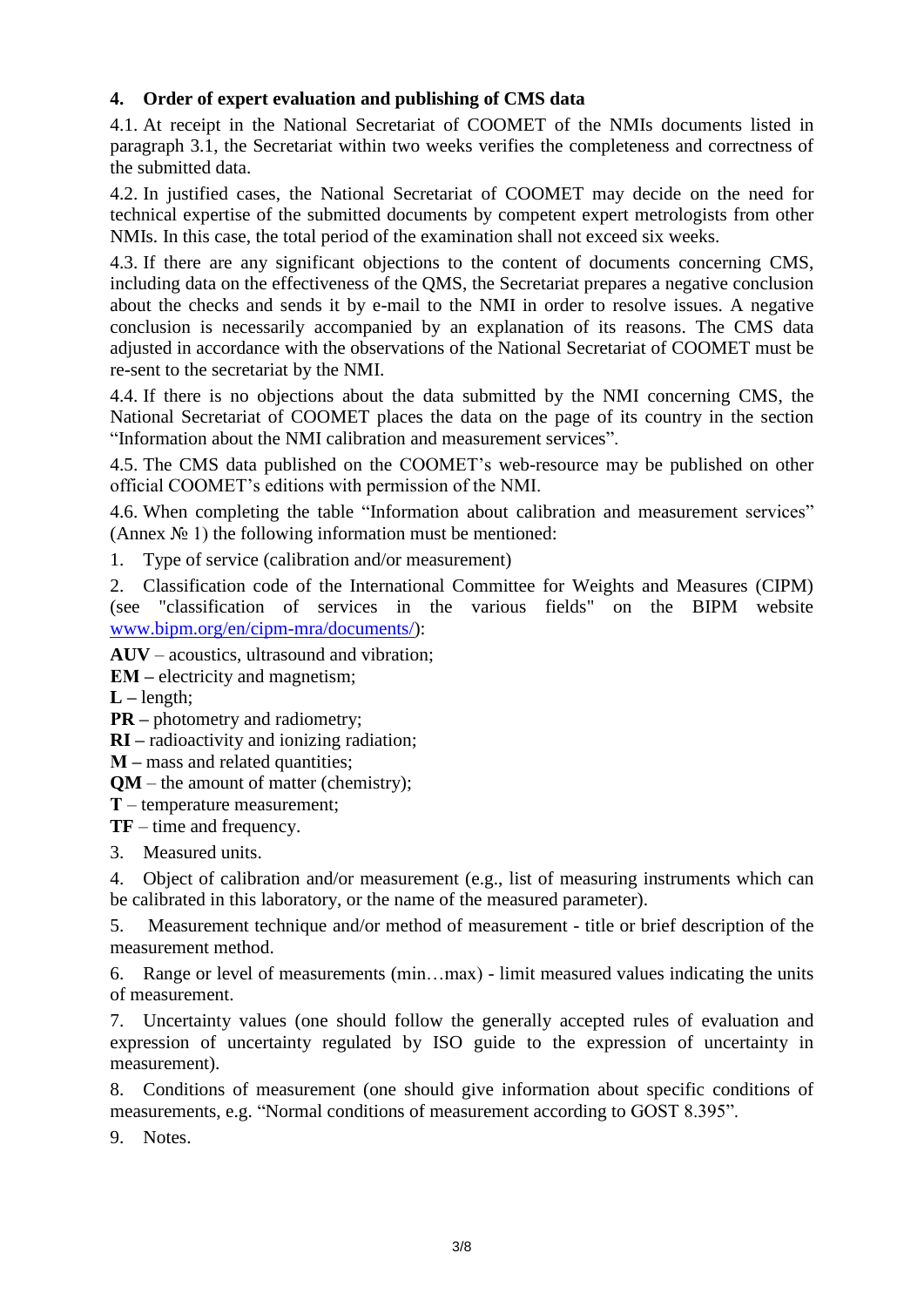Information data for calibration and measurement services (CMS) \_\_\_\_\_\_\_\_\_\_\_\_\_\_\_\_\_\_\_\_\_\_\_\_\_\_\_\_\_\_\_\_\_\_\_\_\_\_\_\_\_\_\_\_\_\_\_\_\_\_\_\_\_\_\_\_\_\_\_\_\_\_\_\_\_

\_\_\_\_\_\_\_\_\_\_\_\_\_\_\_\_\_\_\_\_\_\_\_\_\_\_\_\_\_\_\_\_\_\_\_\_\_\_\_\_\_\_\_\_\_\_\_\_\_\_\_\_\_\_\_\_\_\_\_\_\_\_\_\_\_\_\_\_\_\_\_\_\_\_\_(name of the laboratory and the NMI)

|                    |                  | <b>Metrological service</b> |                                                   |                                                  |                                              |                                          | <b>Conditions of</b><br>measurement |               |              |
|--------------------|------------------|-----------------------------|---------------------------------------------------|--------------------------------------------------|----------------------------------------------|------------------------------------------|-------------------------------------|---------------|--------------|
| Type of<br>service | <b>CIPM</b> code | <b>Measured unit</b>        | Object of<br>calibration<br>and/or<br>measurement | <b>Measurement</b><br>technique<br>and/or method | Range or level of<br>measurement<br>(minmax) | <b>Uncertainty values</b><br>$(k = 2)$ . | <b>Parameter</b>                    | <b>Values</b> | <b>Notes</b> |
|                    |                  |                             |                                                   |                                                  | o                                            |                                          | o                                   |               |              |
|                    |                  |                             |                                                   |                                                  |                                              |                                          |                                     |               |              |

For "Chemistry" ("QM" according to CIPM) the table given above has the peculiarity concerning column 4 (see Table 1A).

*Table 1A*

|                           |                  |                      | <b>Metrological service</b>                       | <b>Range or level</b>                            |                            |                                          | <b>Conditions of</b><br>measurement |               |              |
|---------------------------|------------------|----------------------|---------------------------------------------------|--------------------------------------------------|----------------------------|------------------------------------------|-------------------------------------|---------------|--------------|
| <b>Type of</b><br>service | <b>CIPM</b> code | <b>Measured unit</b> | Object of<br>calibration<br>and/or<br>measurement | <b>Measurement</b><br>technique<br>and/or method | of measurement<br>(minmax) | <b>Uncertainty values</b><br>$(k = 2)$ . | <b>Parameter</b>                    | <b>Values</b> | <b>Notes</b> |
|                           | $\mathbf{2}$     | 3                    | $\overline{4}$                                    | 5                                                | 6                          | 7                                        | 8                                   |               | 9            |
|                           |                  |                      | Sub-category                                      |                                                  |                            |                                          |                                     |               |              |
|                           |                  |                      |                                                   |                                                  |                            |                                          |                                     |               |              |
|                           |                  |                      | <b>Environment</b>                                |                                                  |                            |                                          |                                     |               |              |
|                           |                  |                      |                                                   |                                                  |                            |                                          |                                     |               |              |
|                           |                  |                      | Component                                         |                                                  |                            |                                          |                                     |               |              |
|                           |                  |                      |                                                   |                                                  |                            |                                          |                                     |               |              |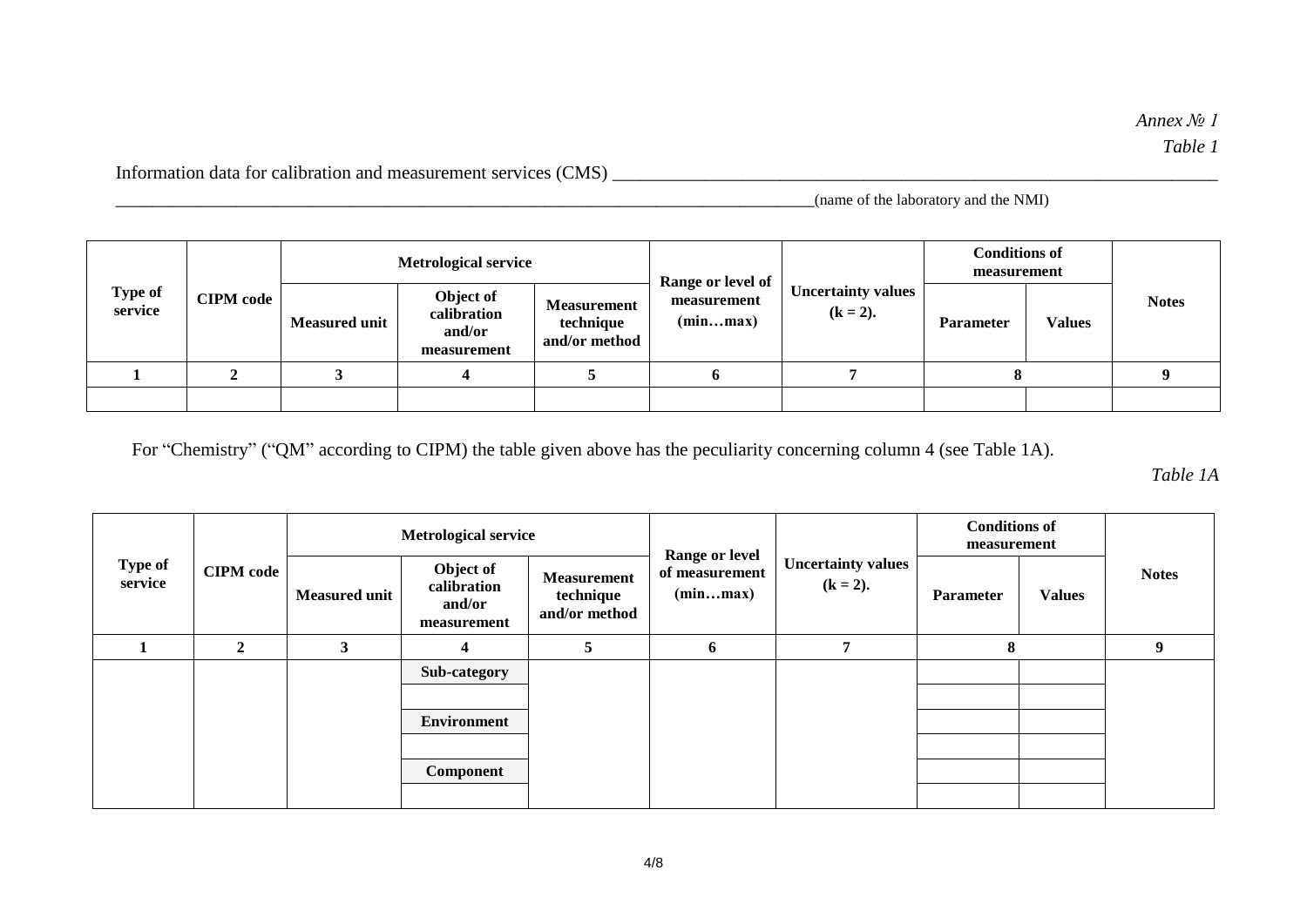|                                              |                     | <b>Metrological service</b> |                                                   |                                                  | Range or                           |                                       | <b>Conditions of measurement</b> |               |              |
|----------------------------------------------|---------------------|-----------------------------|---------------------------------------------------|--------------------------------------------------|------------------------------------|---------------------------------------|----------------------------------|---------------|--------------|
| Type of<br>service                           | <b>CIPM</b><br>code | <b>Measured unit</b>        | Object of<br>calibration<br>and/or<br>measurement | <b>Measurement</b><br>technique<br>and/or method | level of<br>measuremen<br>(minmax) | Uncertaint<br>y values<br>$(k = 2)$ . | <b>Parameter</b>                 | <b>Values</b> | <b>Notes</b> |
|                                              |                     |                             |                                                   |                                                  | 0                                  |                                       | 8                                |               |              |
|                                              |                     |                             | Meters,                                           |                                                  |                                    |                                       | Temperature                      | $2030\,^0C$   |              |
| Calibration<br>EM.3.1.<br>and<br>measurement |                     | Range of voltage            | multifunctional<br>calibrators                    | direct method                                    | $0,00012$ A                        | $\pm 0.03 \%$                         | Relative humidity                | $4080\%$      |              |
|                                              |                     | variation                   |                                                   |                                                  |                                    |                                       |                                  |               |              |
|                                              |                     |                             |                                                   |                                                  |                                    |                                       |                                  |               |              |

# **Example of table 1 filling**

# **Example of table 1.1 filling**

|                           | <b>CIPM</b> code | <b>Metrological service</b>  |                                                    |                                                                                                                                                        | Range or level             | Uncertainty           | <b>Conditions of</b><br>measurement |               |              |
|---------------------------|------------------|------------------------------|----------------------------------------------------|--------------------------------------------------------------------------------------------------------------------------------------------------------|----------------------------|-----------------------|-------------------------------------|---------------|--------------|
| <b>Type of</b><br>service |                  | <b>Measured</b><br>unit      | Object of calibration<br>and/or measurement        | <b>Measurement</b><br>technique<br>and/or method                                                                                                       | of measurement<br>(minmax) | values<br>$(k = 2)$ . | Parameter                           | <b>Values</b> | <b>Notes</b> |
|                           | $\mathbf{2}$     | 3                            | 4                                                  | 5                                                                                                                                                      | 6                          | 7                     | 8                                   |               | 9            |
|                           |                  | <b>Mass</b><br>concentration | Sub-category                                       | Gravimetric<br>preparation,<br>Gas chromate-<br>graphic method<br>(flame-ionizati-<br>on, electron-cap-<br>ture and mass-<br>spectrometer<br>detectors | 0,011,00<br>mg/cm3         | 105 %                 |                                     |               |              |
|                           |                  |                              | Organic solutions,<br>polychlorinated<br>biphenyls |                                                                                                                                                        |                            |                       |                                     |               |              |
|                           |                  |                              | <b>Environment</b>                                 |                                                                                                                                                        |                            |                       |                                     |               |              |
| Measurement               | QM.3.2.          |                              | Multicomponent<br>organic solution                 |                                                                                                                                                        |                            |                       |                                     |               |              |
|                           |                  |                              | <b>Components</b>                                  |                                                                                                                                                        |                            |                       |                                     |               |              |
|                           |                  |                              | Congeners of<br>polychlorinated<br>biphenyls       |                                                                                                                                                        |                            |                       |                                     |               |              |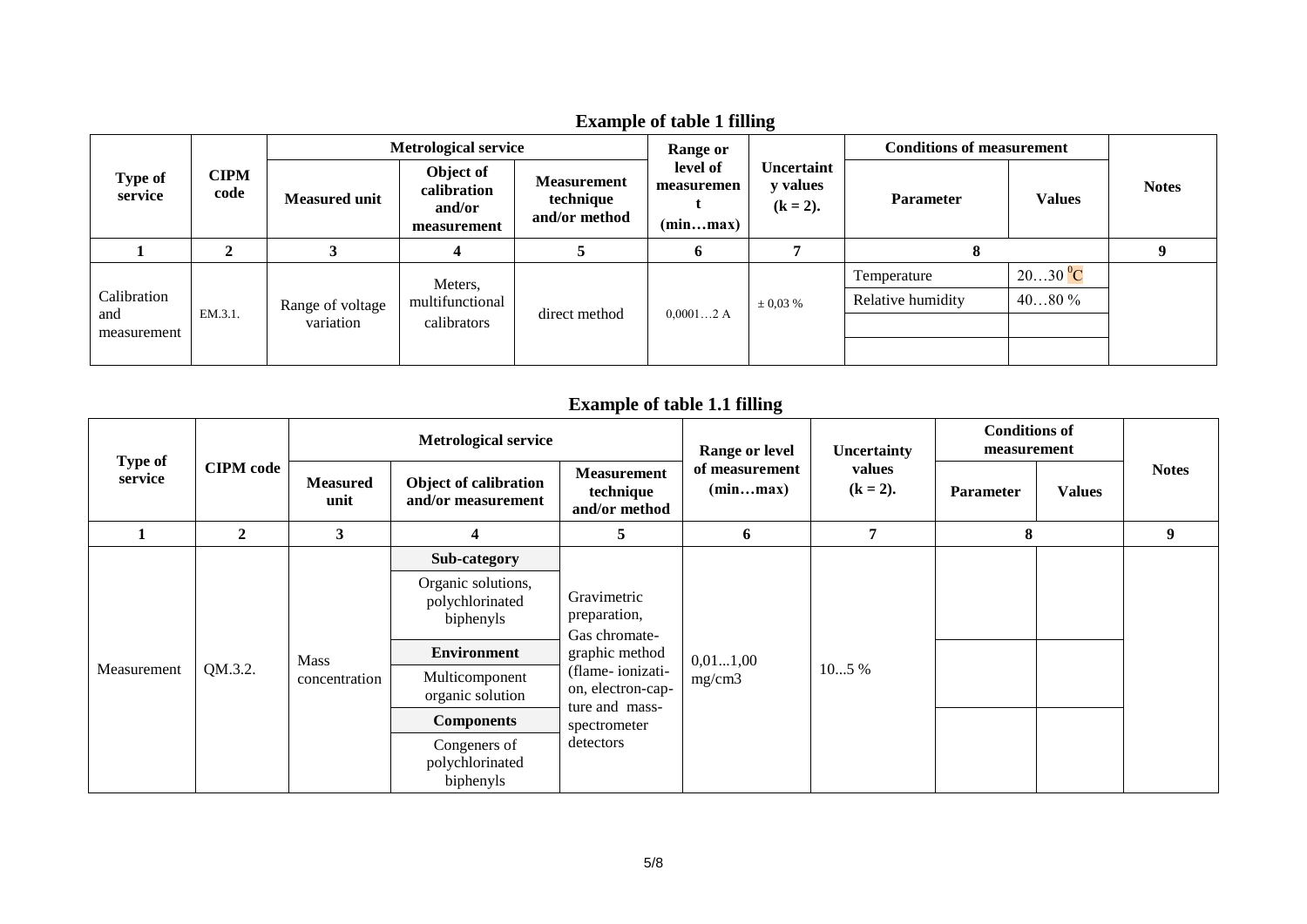### **Information about technical and methodical maintenance of СМS**

1. Date of information updating.

2. Name and type of the metrological equipment used in the procedure (abbreviation identifying the standard, plant, device, measure, reference material, etc.).

3. Reference of the standard (serial number, internal, or other…).

4. Producer of the standard.

5. Photographs of the standard in its workplace, with auxiliary measuring instruments and other equipment (the number of photos must be sufficient to get a visual idea of the used standard).

6. Data concerning the latest comparison of the standard, with the date and the result, as well as the print edition which published these results (to be completed for the primary standard).

7. Information on the standard's calibration with copies of the calibration certificate confirming metrological traceability of the measurement results to the internationally recognized standards with reference to the positions of the BIPM database.

8. Name and registration number of calibration and/or measurement techniques.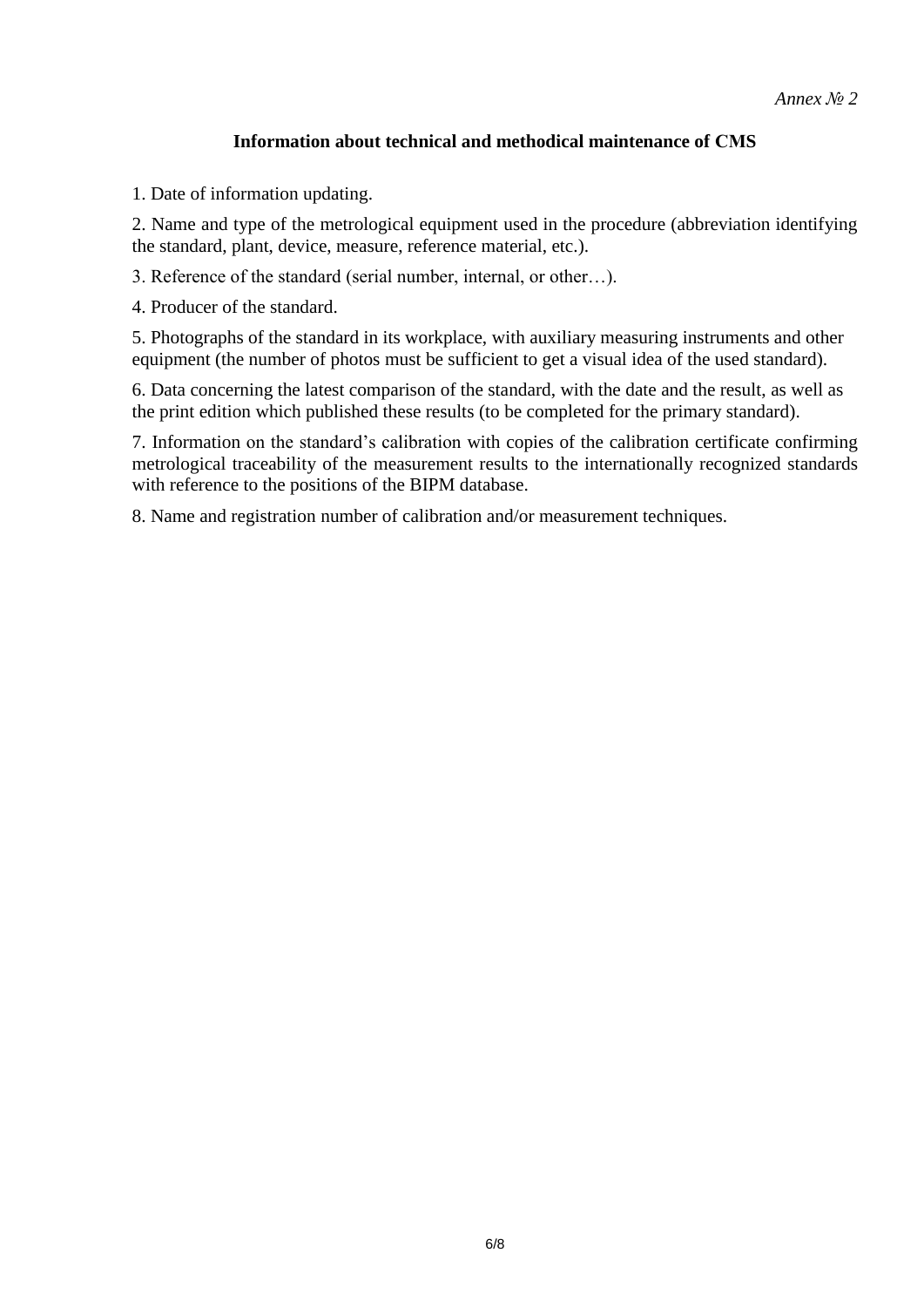# **Information about implementing and maintaining a quality management system**

| $N_{\! \! \underline{0}}$ | Name of parameters                      | Yes/No | <b>Notes</b>                           |
|---------------------------|-----------------------------------------|--------|----------------------------------------|
| 1                         | Presence of a recognized QSM            |        | Number and date of issuance of the     |
|                           |                                         |        | certificate of recognition of the QMS. |
|                           | Person responsible of implementation    |        | First name, last name position, e-mail |
|                           | the QSM                                 |        | and telephone number.                  |
| $\overline{2}$            | Implementation of the QSM in the        |        | QMS implementation date (the date      |
|                           | laboratory                              |        | of the successful inspection on QMS    |
|                           |                                         |        | implementation).                       |
|                           | Having a QSM development plan in        |        | The main challenges in terms of        |
|                           | the laboratory for the current year     |        | developing the QMS.                    |
| 3                         | Issuance of certificates of calibration |        | Numbers and dates of the certificates: |
|                           | and measurement protocols for the last  |        | - with the CIPM MRA logo               |
|                           | (current) year, including:              |        | - without the CIPM MRA logo.           |
|                           | - with the CIPM MRA logo                |        |                                        |
|                           | - without the CIPM MRA logo             |        | Numbers and dates of measurement       |
|                           |                                         |        | protocols                              |
| $\overline{4}$            | Holding of the last QSM audit:          |        | Name of the organization that          |
|                           | - external (by an external              |        | conducted the audit, and date.         |
|                           | organization)                           |        |                                        |
|                           | - internal (by an NMI's audit group)    |        | Date of the audit.                     |
| 5                         | Presence of any comments on the         |        | Specify a list of observations and     |
|                           | audit:                                  |        | conducted (planned) measures to        |
|                           | - significant                           |        | eliminate the objections, and their    |
|                           | - minor                                 |        | execution dates.                       |

\_\_\_\_\_\_\_\_\_\_\_\_\_\_\_\_\_\_\_\_\_\_\_\_\_\_\_\_\_\_\_\_\_\_\_\_\_\_\_\_\_\_\_\_\_\_\_\_\_\_\_ (name of the laboratory and the NMI)